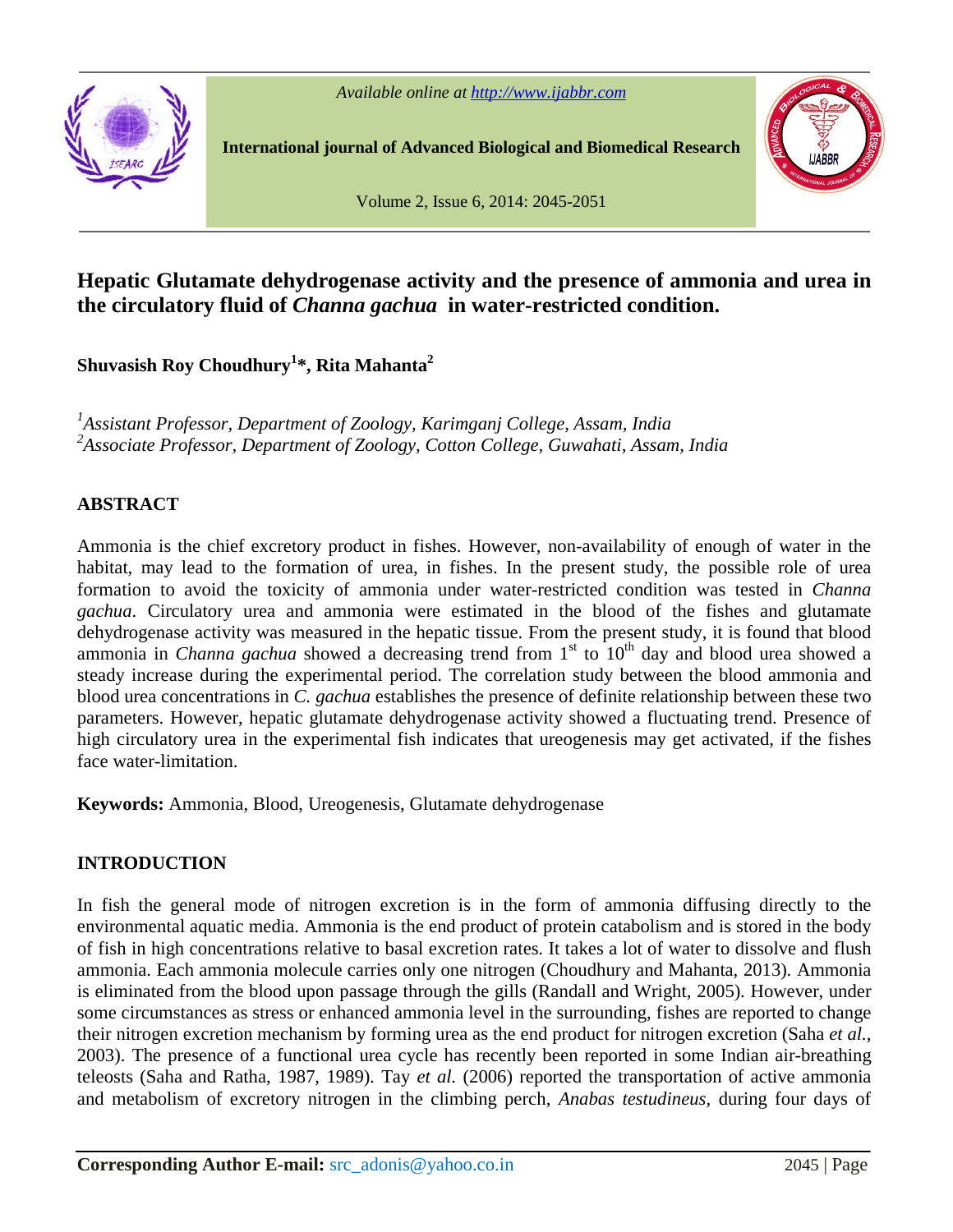emersion or ten minutes of forced exercise on land. Choudhury and Mahanta, 2013 reported the presence of urea in the blood of *Heteropneustes fossilis*. Anderson *et al.* (2005) reported an increased concentration of plasma and hepatic urea with salinity and suggested a direct correlation between hepatic productions of urea with osmoregulatory strategy of *Carcharhinus leucas*, a euryhaline elasmobranch. Chew *et al.* (2001) reported decrease in ammonia and urea excretion, with aerial exposure, in *Misgurnus anguillicaudatus*, and suggested very high levels of accumulated ammonia in the muscle and liver.Glutamate dehydrogenase (GLDH) is an important enzyme, linking nitrogen elimination with utilization of amino acid carbons for energy metabolism. NAD-linked glutamate dehydrogenase catalyzes the major, but not sole, pathway for generation of ammonia from glutamate. In liver, excessive glutamate dehydrogenase activity results in increased ammonia production. Cammaerts and Jacobs (1984) suggested that NADH- glutamate dehydrogenase was involved in the detoxification ofhigh nitrogen levels. The endogenous ammonia production in different fishes has a significant role in glutamate catabolism (Lim *et al.*, 2001; Hirata *et al.*, 2003). The activity of NADP-GLDH increases 2-4 times in the mitochondria and practically ten times in the cell cytoplasm of the fish muscle and liver. The established regularity is considered as the adaptation of hydrobionts to the changes of ecological conditions of dwelling (Hrubinko and Iavonenko, 1993). Hence the present study is aimed at finding the importance of ureogenesis in tackling the water shortage in the habitat of *Channa gachua.*

The findings of the present study suggested the possible involvement of urea cycle in *Channa gachua* to tide over water-shortage.

## **MATERIALS AND METHODS**

#### **Specimen**

*Channa gachua* were kept in the aquarium for acclimatization.

*Method*: The hundred experimental fishes were divided in ten sets, each set comprising ten fishes to be sacrificed in ten consecutive days. Every day, one fish from one aquarium was sacrificed for the experiment. The experiment was continued till tenth day. Blood urea, blood ammonia and hepatic glutamate dehydrogenase activity were estimated in total ten fishes in ten consecutive days for both normal and experimental fishes.

### **Processing of the collected sample**

The collected blood was centrifuged and the serum was collected for ammonia and urea analysis. The liver tissue from the normal and experimental fishes was weighed and homogenized using distilled water. The homogenized tissue was centrifuged and the supernatant was used for enzyme assay.

#### **Estimation of ammonia and urea**

Ammonia was estimated by following the method of Anken and Schiphorst (1974). Urea was estimated by following Crest Biosystems Modified Berthelot method by Fawcett and Scott (1960).

### **Estimation of glutamate dehydrogenase**

Glutamate dehydrogenase activity was determined by following the method of Dohertry (1970).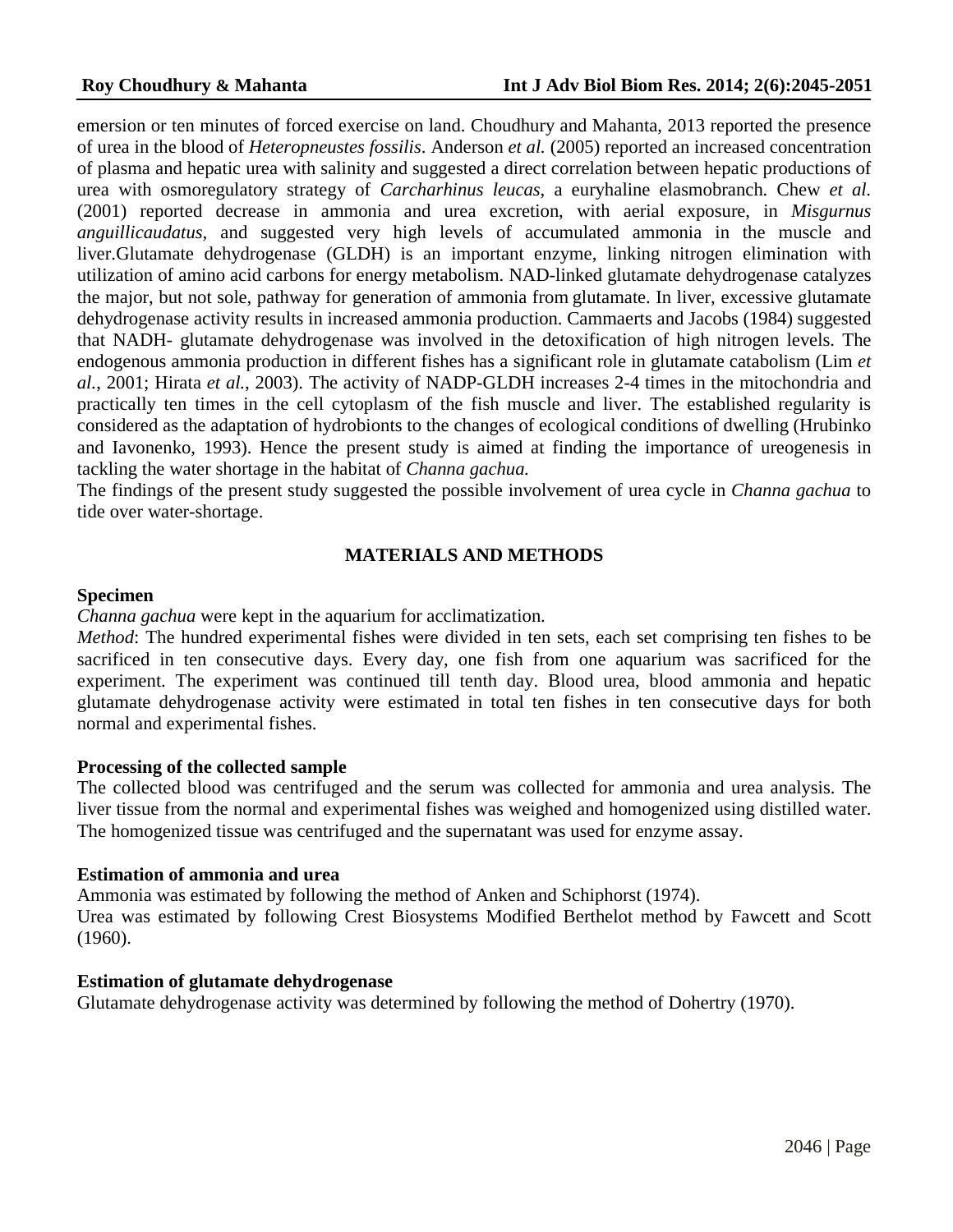## **RESULTS**

| <b>Table 1.</b> Presenting the mean values of blood ammonia $(mg/dl)$ , blood urea $(mg/dl)$ and hepatic glutamate |  |
|--------------------------------------------------------------------------------------------------------------------|--|
| dehydrogenase acitivity (U/mg) in different normal control and experimental Channa gachua.                         |  |

|                         |                 |                 |                 |                 | <b>DAYS</b>     |                 |                      |                 |                 |                  |
|-------------------------|-----------------|-----------------|-----------------|-----------------|-----------------|-----------------|----------------------|-----------------|-----------------|------------------|
|                         | 1 <sup>st</sup> | 2 <sup>nd</sup> | 3 <sup>rd</sup> | 4 <sup>th</sup> | $5^{\text{th}}$ | 6 <sup>th</sup> | $\tau$ <sup>th</sup> | 8 <sup>th</sup> | 9 <sup>th</sup> | $10^{\text{th}}$ |
| <b>Blood</b><br>ammonia | 13.92           | 13.40           | 12.30           | 11.37           | 10.92           | 10.14           | 9.14                 | 8.18            | 7.40            | 6.32             |
| <b>Blood</b><br>urea    | 20.71           | 21.39           | 22.31           | 22.88           | 23.52           | 24.56           | 25.37                | 26.64           | 28.17           | 30.30            |
| Hepatic<br><b>GLDH</b>  | 11.25           | 8.75            | 4.87            | 6.25            | 8.23            | 8.86            | 10.58                | 10.25           | 6.32            | 8.23             |

## **DISCUSSION**

Fishes, though ammonotelic, are reported to change their nitrogen excretion mechanism by forming urea as the end product for nitrogen excretion, during water-restricted conditions (Saha *et al.*, 2003). Activity of glutamate dehydrogenase is influenced by the factors producing the transition from one type of excretion to the other (Choudhury and Mahanta, 2013). In the present study, changes in the activity of hepatic glutamate dehydrogenase in *Channa gachua* is tried to probe with monitoring the circulatory urea and ammonia. The blood ammonia in *Channa gachua* showed a steady decrease with duration of experimental period (Fig.1)



**Fig. 1: Presenting the mean values of blood ammonia (mg/dl) in** *Channa gachua* **in different days of experiment.**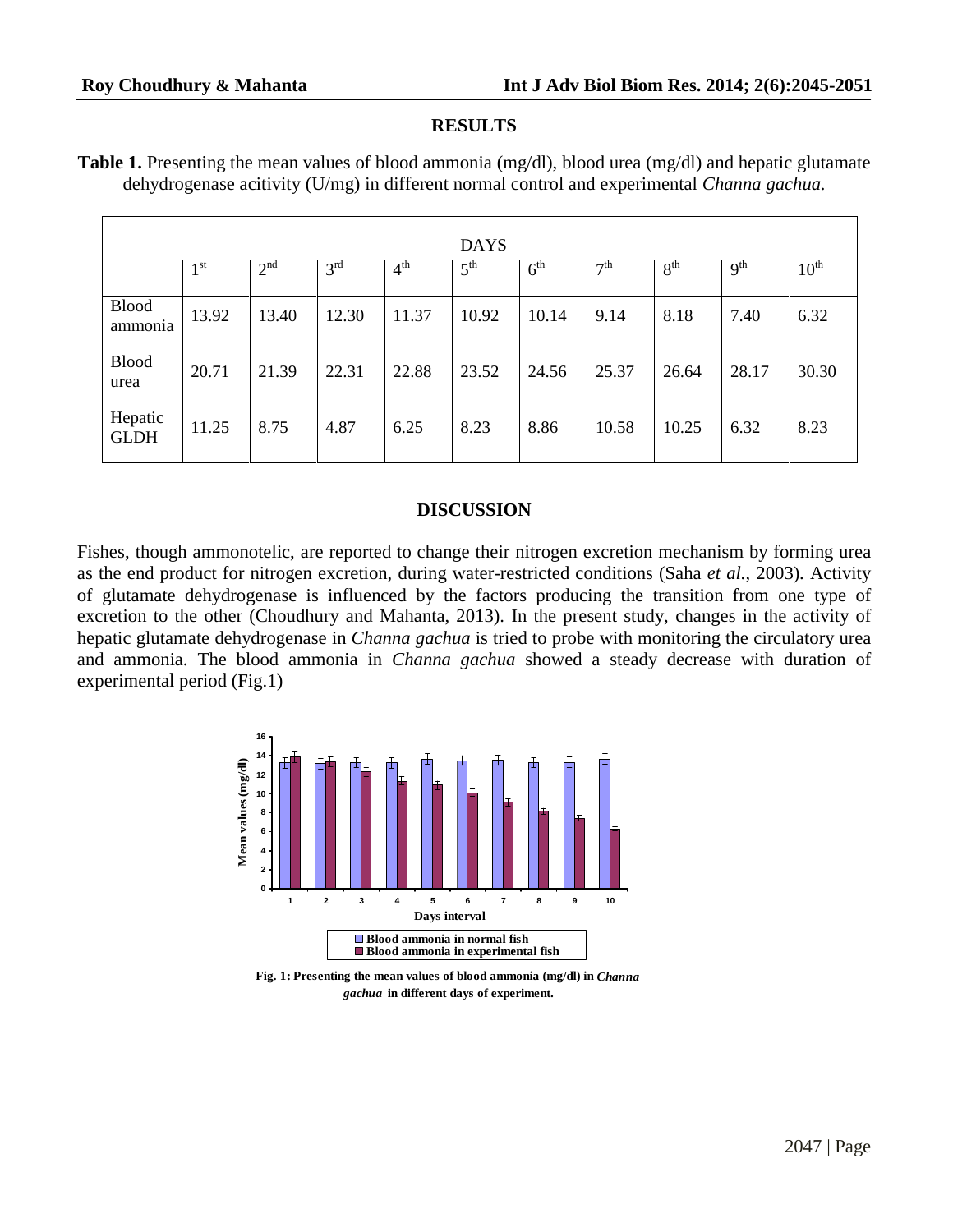suggesting significant decrease in ammonia concentration in blood which is dependent on duration of exposure to experimental condition. The blood urea level however showed a steady increase (Fig. 2).



**Fig. 2 : Presenting the mean values of blood urea (mg/dl) in** *Channa gachua* **in different days of experiment.**

However, in the present study, daily fluctuation in the glutamate dehydrogenase activity was reported in the experimental fishes. In *Channa gachua* the fluctuating glutamate dehydrogenase activity results in a gradual increase in activity with increase in number of days of experiment. (Fig.3).



**Fig. 3 : Presenting the mean values of hepatic glutamate dehydrogenase activity (U/mg) in Channa gachua in different days of experiment.**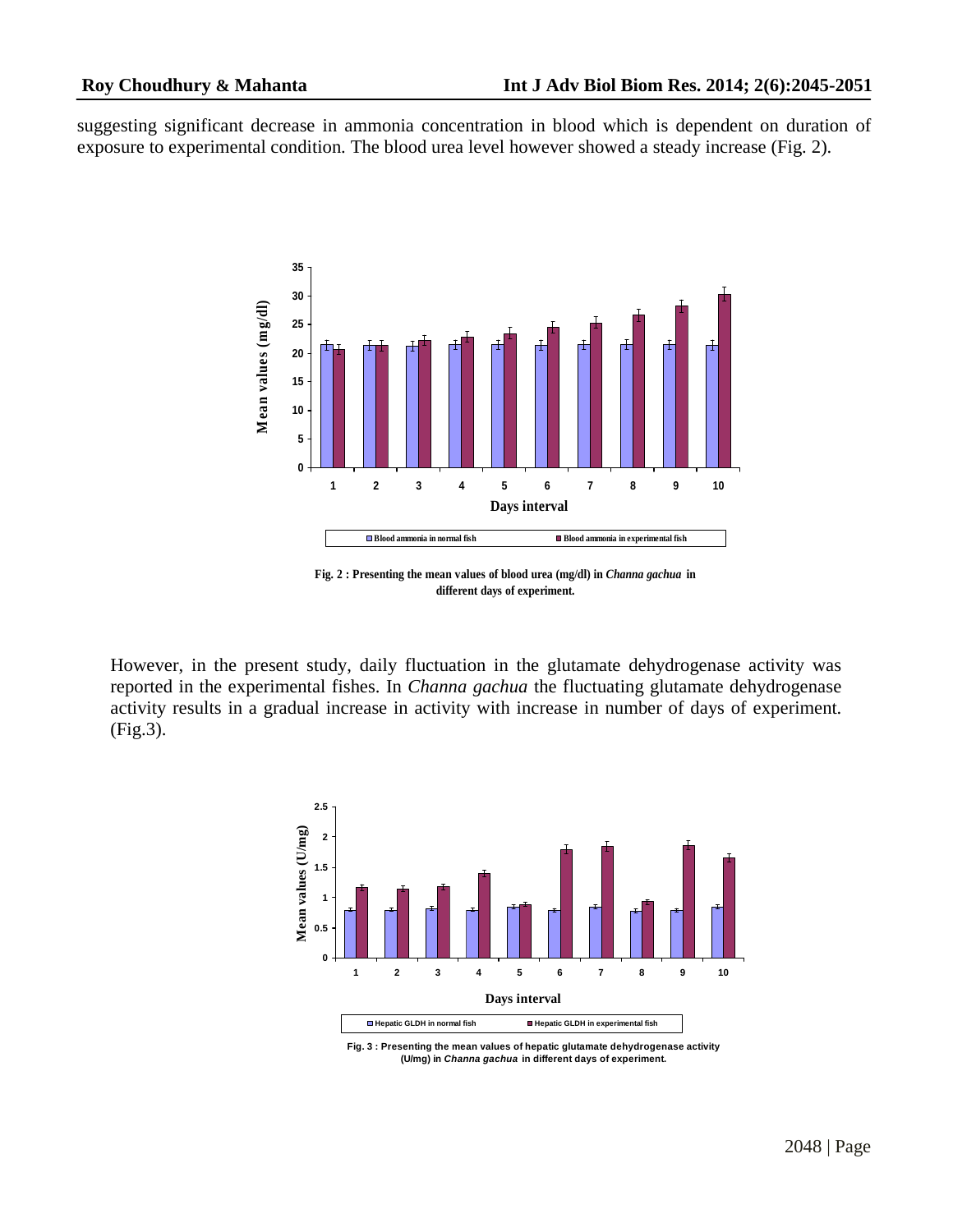The correlation study between the blood ammonia and blood urea concentrations in *Channa gachua* as presented in Fig.4 established presence of definite relationship between these two parameters.



The Fig. 5 & Fig. 6 showed the relationship of GLDH with both blood ammonia and blood urea, which is not so prominent ( $r = 0.5004$  and 0.5040 respectively).



Fig. 5 : Presenting the correlation between the mean values of blood ammonia (mg/dl) and hepatic glutamate dehydrogenase (U/mg) in *Channa gachua*.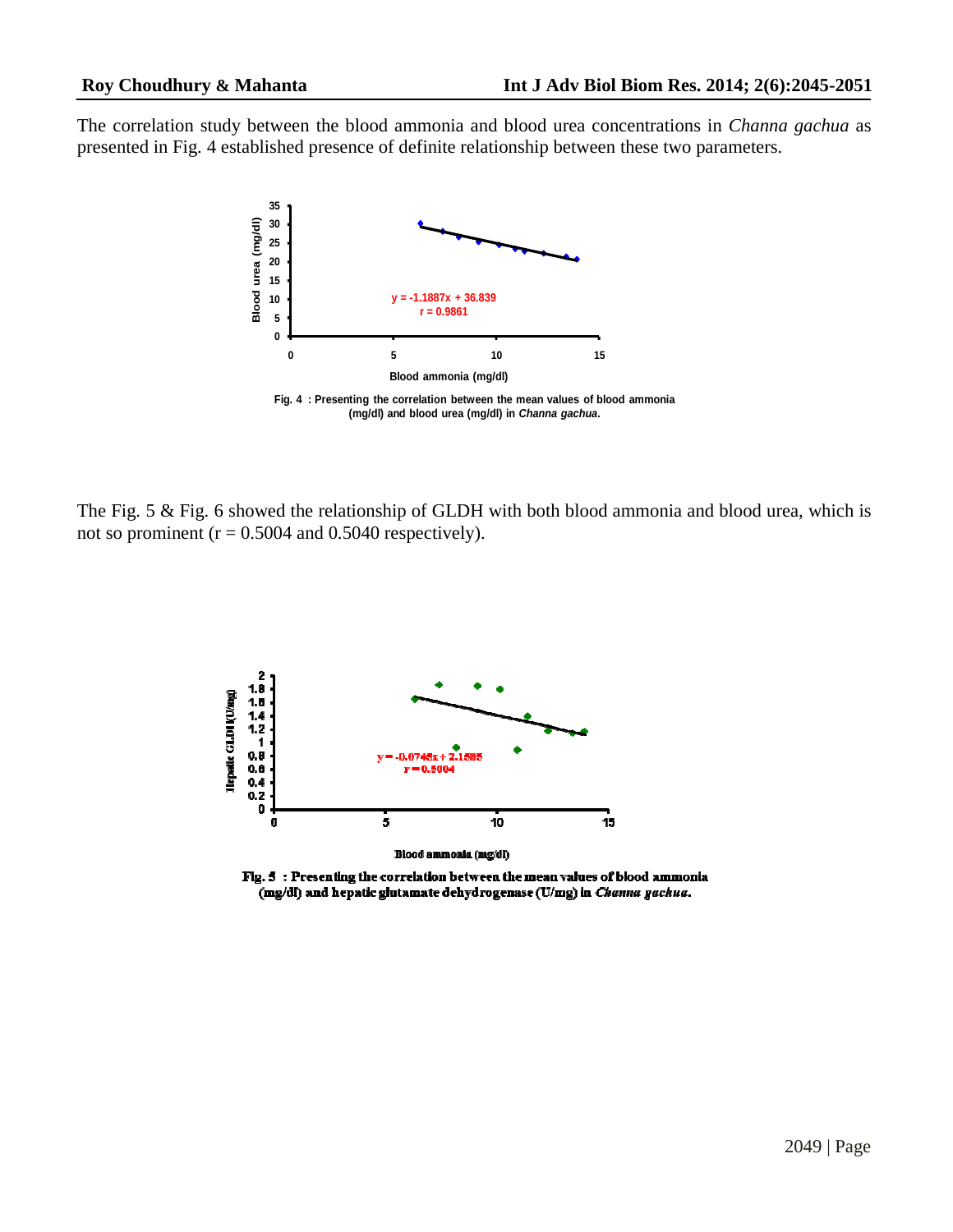

Fig. 6 : Presenting the correlation between the mean values of blood urea (mg/dl) and hepatic glutamate dehydrogenase (U/mg) in Channa gachua.

## **CONCLUSION**

From the present study, the determination of circulating nitrogen status in the form of blood ammonia and urea and their relationship with hepatic glutamate dehydrogenase (GLDH), it has been observed that blood ammonia and urea are interrelated with each other with certain degree of variation and the relationship is not so prominent in the experimental *C. gachua*. However, it is also observed with surprise that Ureogenesis is stimulated in *C. Gachua* when kept in the water-restricted condition.

## **REFERENCES**

REFERENCES<br>Choudhury, R. S. and Mahanta, R. (2013). "Status of blood ammonia and urea with reference to hepatic glutamate dehydrogenase activity in freshwater airbreathing teleost, *Heteropneustes fossilis* kept in a Choudhury, R. S. and Mahanta, R. (2013). "Status of blood glutamate dehydrogenase activity in freshwater airbreathin water-restricted condition" *IJSER*, 4 (5), pp. 1919-1323. Saha, N., Datta, S., Biswas, K. and Kharbuli, Z. Y. (2003). "Role of ureogenesis in tackling problems of Saha, N., Datta, S., Biswas, K. and Kharbuli, Z. Y. (2003). "Role of ureogenesis in tackling problems of

ammonia toxicity during exposure to higher ambient ammonia in the air-breathing walking catfish Saha, N., Datta, S., Biswas, K. and Kharbuli, Z. Y. (2)<br>ammonia toxicity during exposure to higher ambies<br>*Clarias batrachus*<sup>3</sup>. *J. Biosci.*, 28(6), pp. 733-742.

Saha, N. and Ratha, B. K. (1987): Active ureogenesis in a freshwater air-breathing teleost, *Heteropneustes fossilis*. *J.Exp.Zool.* 241 : 137-141.

Saha, N. and Ratha, B. K. (1989): Comparative study of ureogenesis in freshwater air-breathing teleosts. *J. Exp. Zool.*, 252: 1-8.

Tay, Y. L., Loong, A. M., Hiong, K. C., Lee, S. J., Tng, Y. Y. M., Wee, N. L. J., Lee, S. M. L., Wong, W. P., Chew, S. F., Wilson, J. M. and Ip, Y. K. (2006): Active ammonia transport and excretory nitrogen metabolism in the climbing perch, *Anabas testudineus*, during 4 days of emersion or 10 minutes of forced exercise on land. *J. Exp. Biol.*, 209: 4475-4489.